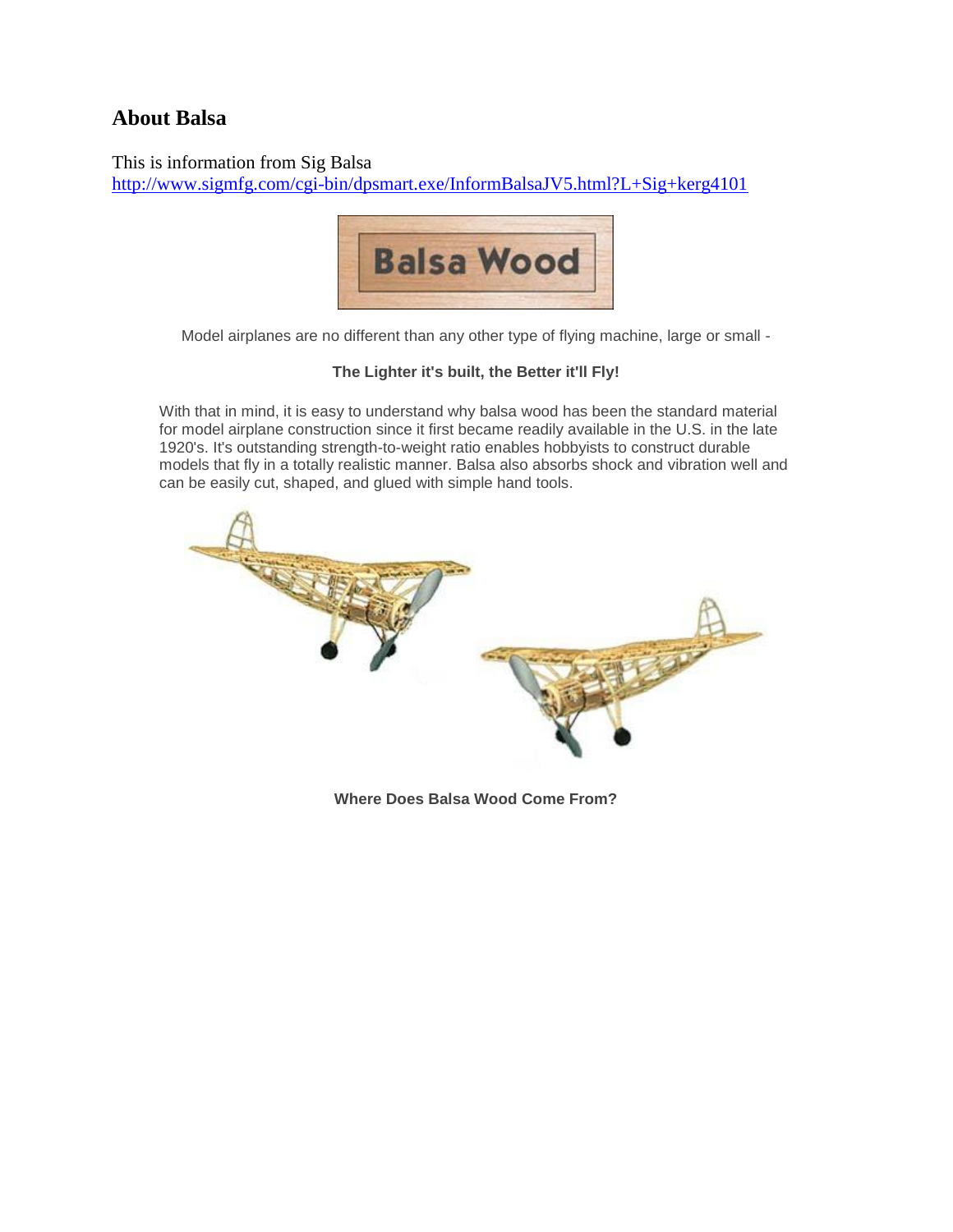Balsa trees grow naturally in the humid rain forests of Central and South America. It's natural range extends south from Guatemala, through Central America, to the north and west coast of South America as far as Bolivia. However, the small country of Ecquador on the western coast of South America, is the primary source of model aircraft grade blasa in the world.

Balsa needs a warm climate with plenty of rainfall and good drainage. For that reason, the best stands of balsa usually appear on the high ground between tropical rivers. Ecquador has the ideal geography and climate for growing balsa trees.

The scientific name for balsa wood is ochroma lagopus. The word balsa itself is Spanish meaning raft, in reference to its excellent floatation qualities. In Ecquador it is known as Soya, meaning buoy.



One year old balsa tree

#### **How Does Balsa Wood Grow?**

There is no such thing as entire forests of balsa trees. They grow singly or in very small, widely scattered groups in the jungle. For hundreds of years, balsa was actually considered a weed tree.

They reproduce by growing hundreds of long seed pods, which eventually open up and, with the help of the wind, scatter thousands of new seeds over a large area of the jungle.

Each seed is airborne on its own small wisp of down, similar to the way dandelion seeds spread. The seeds eventually fall to the ground and are covered by the litter of the jungle. There they lay and accumulate until one day there is an opening in the jungle canopy large enough for the sun's rays to strike the jungle floor and start the seeds growing. The stand of young balsa trees.



Wherever there is an opening, made either by a farmer or by another tree dying, balsa will spring up as thick as grass. A farmer is often hard put to keep his food plot clear of balsa. As the new balsa trees grow, the strongest will become predominate and the weaker trees will die.

#### **How Long Does It Take A Balsa Tree To Grow?**

Balsa trees grow very rapidly (like all pesky weeds). Six months after germination, the tree is about 1-1/2 inches in diameter and 10 - 12 feet tall. In 6 to 10 years the tree is ready for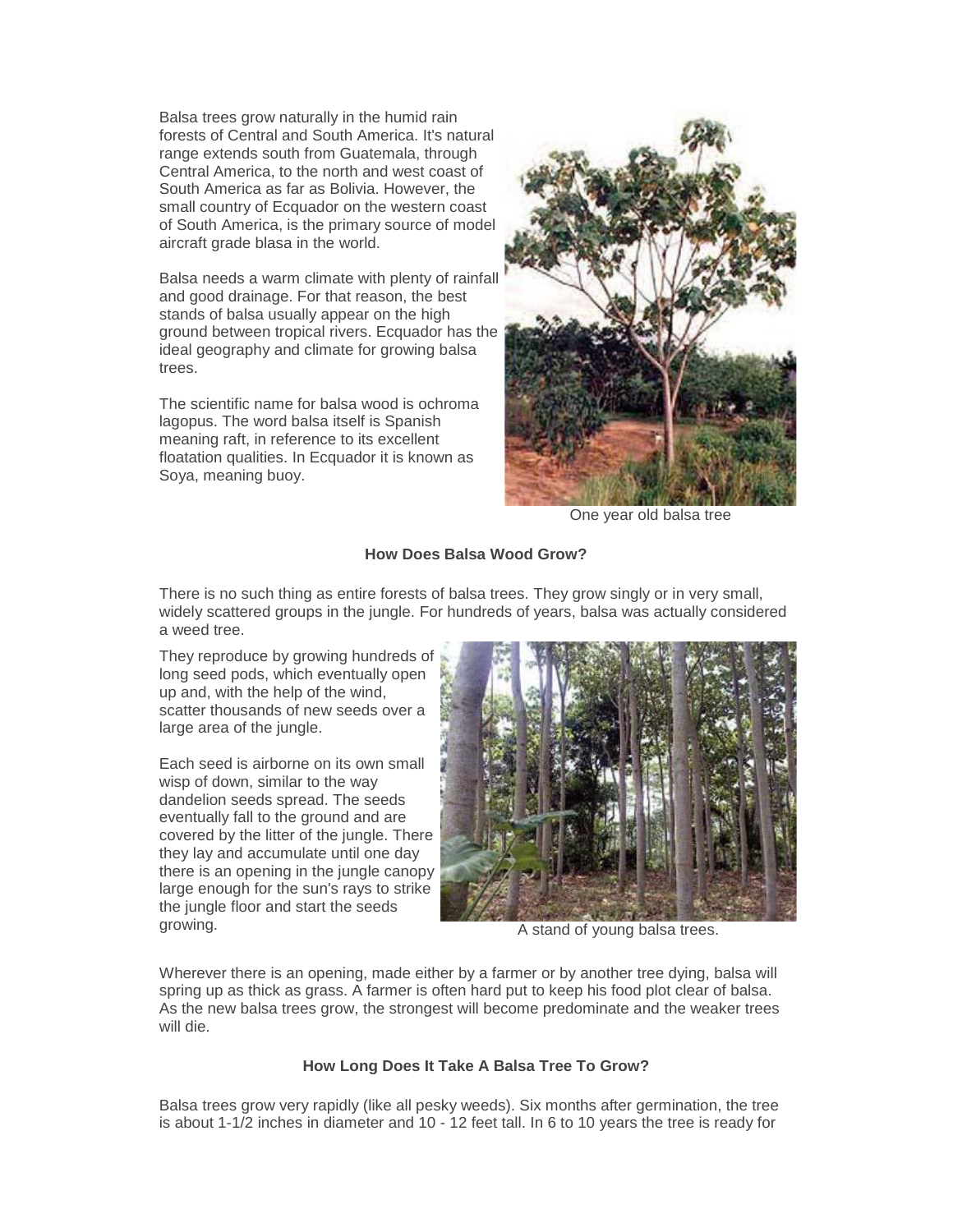cutting, having reached a height of 60 to 90 feet tall and a diameter of 12 to 45 inches.



Balsa tree leaves

If left to continue growing, the new wood being grown on the outside layers becomes very hard and the tree begins to rot in the center. Unharvested, a balsa tree may grow to a diameter of 6 feet or more, but very little usable lumber can be obtained from a tree of this size.

The balsa leaf is similar in shape to a grape leaf, only a lot bigger. When the tree is young, these leaves measure a much as four feet across. They become progressively smaller as the tree grows older, until they are about 8 - 10 inches across. Balsa is one of the few trees in the jungle which has a simple leaf shape. This fact alone makes the balsa tree stand out in the jungle.

#### **The Perfect Nurse!**

Nature evidently designed the balsa tree to be a "nurse tree" which would protect the slower-growing species of trees from the scorching jungle sun during their critical early years. For instance, in an area of the jungle that has been ravaged by a tropical storm or other natural disaster, the balsa trees will quickly sprout and begin to shoot up to impressive heights in a very short time. Their fast growth, and the extra large leaves they have in their early years, provide shade to the young seedlings of the slower-growing forest giants. By the time the seedlings are established enough to take care of themselves, the balsa tree is beginning to die. Undoubtably, the balsa tree's rapid growth, fast spreading crown of first very large and gradually smaller leaves, and it's relatively short life span were intended to make it the "perfect nurse" in the jungle ecosystem.



Nature's "Nurse Tree"

#### **How Are Balsa Trees Harvested?**

While nature intended the balsa tree to be a short lived nursemaid, mankind eventually discovered that it was an extremely useful resource. The real start of the basa business was during World War I, when the allies were in need of a plentiful substitute for cork.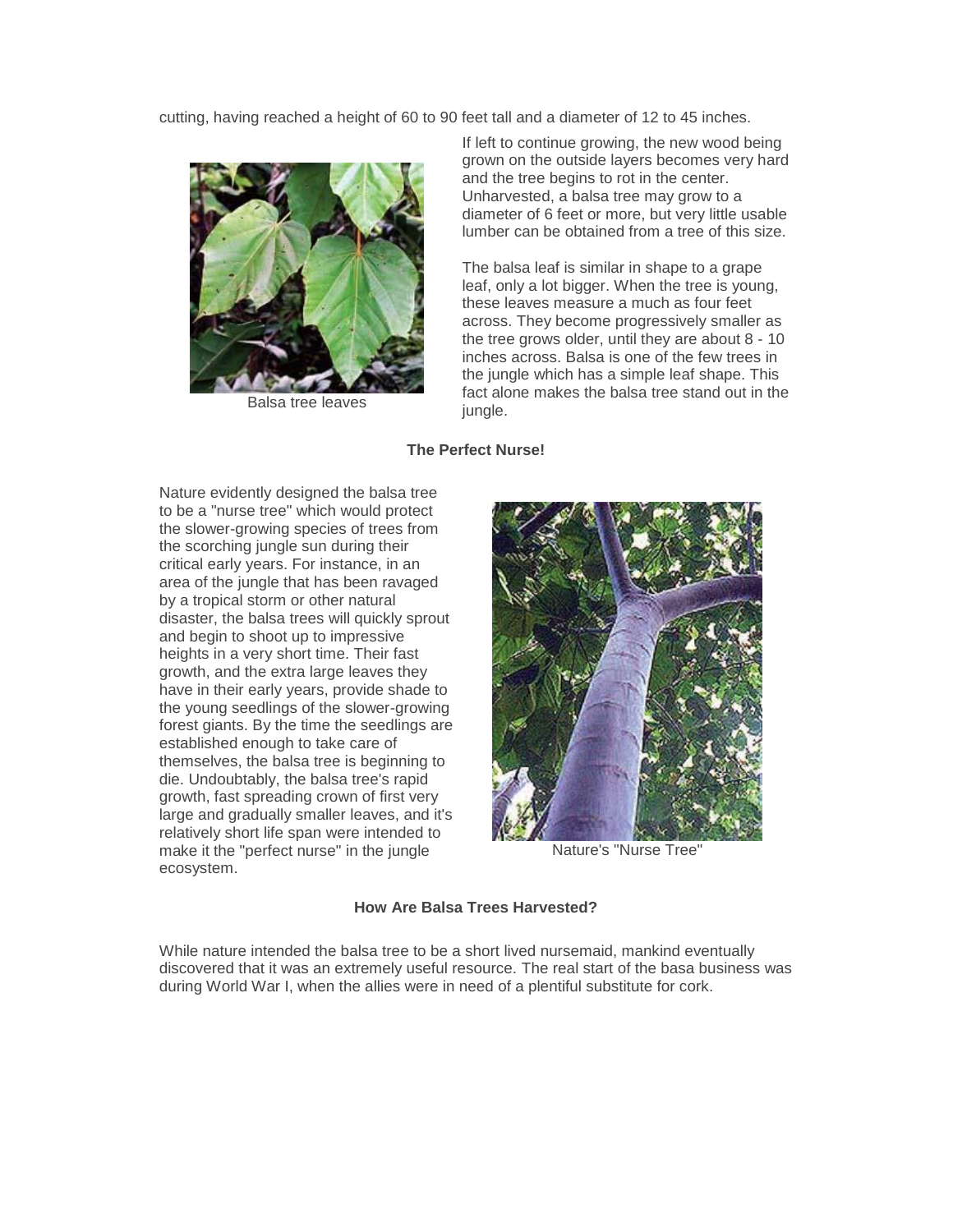

Raw balsa logs at the sawmill

At the saw mill the raw balsa is first rough cut into large boards, then carefully kiln dried, and finally packed into bales for shipment to the U.S. via ocean freighter.

Final cutting and finishing of our model aircraft balsa is done right here at the SIG factory. As a result of the balsa tree's fast growth cycle, both the quality and lightness of the lumber obtained from a balsa tree can vary enormously depending upon the tree's age at the time of cutting. The same is also a Rough cut balsa boards at the sawmill

The only drawback to using balsa was, and still is, the back breaking work that is necessary to get it out of the jungle. Because of the way the individual balsa trees are scattered throughtout the jungles, it has never been possible to use mass production logging procedures and equipment.

The best way to log balsa trees is to go back to the methods of Paul Bunyan -- chop them down with an axe, haul them to the nearest river by ox team, tie them together into rafts, and then float the rafts of balsa logs down the river to the saw mill.



#### **Why Is Balsa Wood So Light?**



Balsa cell structure seen under a microscope

The secret to balsa wood's lightness can only be seen with a microscope. The cells are big and very thin walled, so that the ratio of solid matter to open space is as small as possible. Most woods have gobs of heavy, plastic-like cement, called lignin, holding the cells together. In balsa, lignin is at a minimum. Only about 40% of the volume of a piece of balsa is solid substance. To give a balsa tree the strength it needs to stand in the jungle, nature pumps each balsa cell full of water until they become rigid - like a car tire full of air.

Green balsa wood typically contains five times as much water by weight as it has actual wood substance, compared to most hardwoods which contain very little water in relation to wood substance. Green balsa wood must therefore be carefully kiln dried to remove most of the water before it can be sold. Kiln drying is a tedious two week process that carefully removes the excess water until the moisture content is only 6%. Kiln drying also kills any bacteria, fungi, and insects that may have been in the raw balsa wood.

#### **How Light Is Kiln Dried Balsa Wood?**

Finished balsa wood, like you find in model airplane kits, varies widely in weight. Balsa is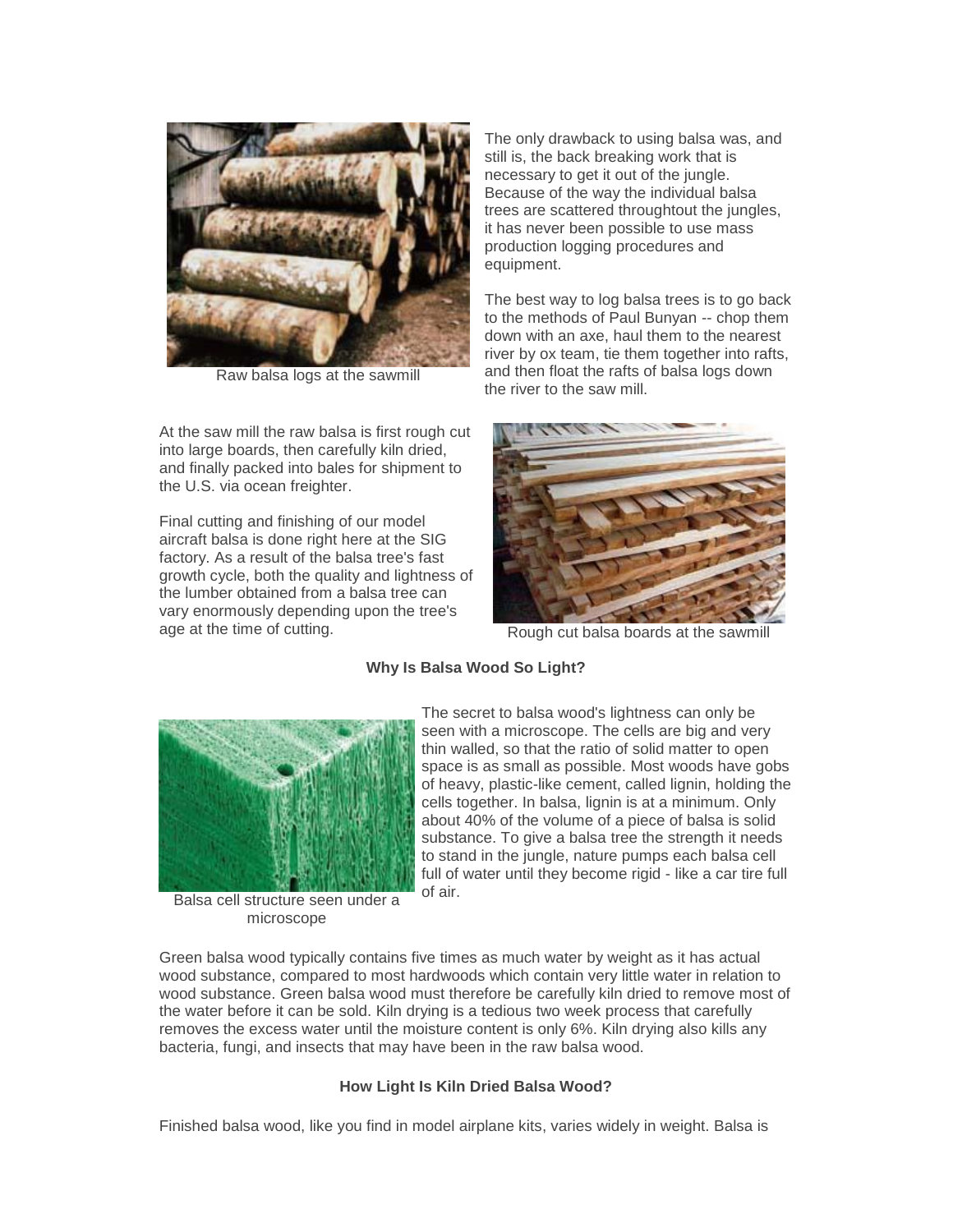occasionally found weighing as little as 4 lbs. per cu. ft. On the other hand, you can also find balsa which will weigh 24 lbs or more per cu. ft. However, the general run of commercial balsa for model airplanes will weigh between 6 and 18 pounds per cu. ft. Eight to twelve pound balsa is considered medium or average weight, and is the most plentiful. Six pound or less is considered "contest grade" which is very rare and sometimes even impossible to obtain.

#### **Is Balsa The Lightest Wood In The World?**

No!

Most people are surprised to hear that botanically, balsa wood is only about the third or fourth lightest wood in the world. However, all the woods which are lighter than balsa are terribly weak and unsuitable for any practical use. The very lightest varieties don't really resemble wood at all, as we commonly think of it, but are more like a tree-like vegetable that grows in rings, similar in texture to an onion.

It is not until balsa is reached that there is any sign of real strength combined with lightness. In fact, balsa wood is often considered the strongest wood for its weight in the world. Pound for pound it is stronger in some respects than pine, hickory, or even oak. Refer to the chart for a comparison.



|  | <b>Species</b>        | $1b/ft^3$ | <b>Strength Strength Strength</b> |     | <b>Weight Stiffness Bending Compression</b> |  |  |  |
|--|-----------------------|-----------|-----------------------------------|-----|---------------------------------------------|--|--|--|
|  | <b>Balsa</b>          | 8         | 72                                | 70  | 75                                          |  |  |  |
|  | Balsa                 | 10        | 100                               | 100 | 100                                         |  |  |  |
|  | <b>Balsa</b>          | 14        | 156                               | 161 | 149                                         |  |  |  |
|  | Spruce                | 28        | 230                               | 260 | 289                                         |  |  |  |
|  | <b>Yellow Pine 28</b> |           | 222                               | 277 | 288                                         |  |  |  |
|  | Douglas Fir 30        |           | 241                               | 291 | 341                                         |  |  |  |
|  | Hickory               | 50        | 379                               | 638 | 514                                         |  |  |  |
|  | Oak                   | 48        | 295                               | 430 | 366                                         |  |  |  |
|  | <b>Basswood</b>       | 26        | 261                               | 288 | 288                                         |  |  |  |
|  | Black<br>Walnut       | 37        | 301                               | 506 | 512                                         |  |  |  |

#### **About the Chart:**

The strength of balsa varies in direct relation to its density or weight - the heavier the wood, the stronger it is. The above chart was designed with 10 Ib./cu. ft. balsa as the median. In other words, balsa at 10 Ibs./cu. ft. has been tested given a value of 100. The other woods were then tested in the same way and given a figure that is numerically in proportion. By comparing the relative strength figures in the chart, it will be seen that balsa is as strong or stronger, pound for pound, than most of the species shown.



#### **Selecting Balsa For Model Building**

Because of the nature of balsa, two pieces of wood with the exact same dimensions may vary quite a bit in weight. When you select the pieces you want for our project, you should keep their final use in mind. Logically one should select the lightest grades for the lightly stressed parts of the model (nose blocks, wingtip blocks, fill-ins, etc.), and the heavier grades for important load bearing parts of the structure (spars, fuselage stringers, etc.).

When describing the weight of balsa wood, the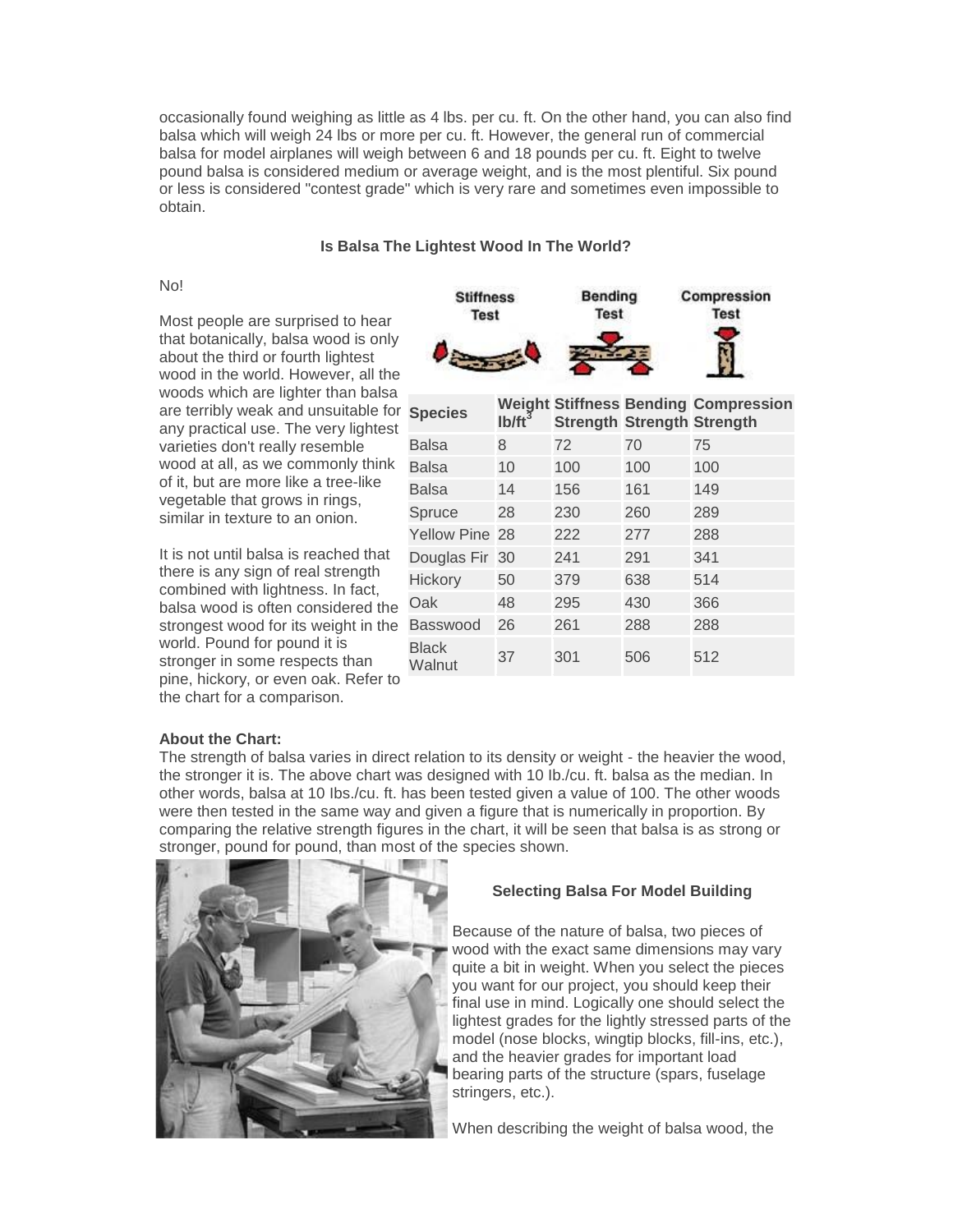SIG Mfg. Co. has been producing model standard unit of measure is POUNDS PER grade balsa wood since 1951. In this early CUBIC FOOT (lbs./cu.ft). photo founder Glen Sigafoose (left) inspects and grades finished balsa sheets.

To give you an idea how much common sizes of balsa can vary in weight depending upon the density of raw stock it was cut from, the following three charts have been developed. They show the actual weight in ounces of each size piece when it is cut from 6, 8, 10, 12, 14, or 16 lb./cu. ft. stock. For example, in the first chart for BALSA SHEETS we see that a 1/16" x3" x 36" sheet cut from 10 lbs./cu. ft. stock will weigh approximately .625 ounces. The same size sheet cut from 14 Ibs./cu.ft. stock will weigh about .875 ounces.

#### **Balsa Grain I.D.**

In selecting balsa sheets for use in your model, it is important to consider the way the grain runs through the sheet as well as the weight of the sheet. The grain direction actually controls the rigidity or flexibility of a balsa sheet more than the density does.

For example, if the sheet is cut from the log so that the tree's annular rings run across the thickness of the sheet (A-grain, tangent cut), then the sheet will be fairly flexible edge to edge. In fact, after soaking in water some tangent cut sheets can be completely rolled into a tube shape without splitting.



If on the other hand the sheet is cut with the annular rings running through the thickness of the sheet (C-grain, quarter grain), the sheet will be very rigid edge to edge and cannot be bent without splitting. When the grain direction is less clearly defined (B-grain, random cut), the sheet will have most intermediate properties between A and C grain.

Naturally, B-grain is the most common and is suitable for most jobs. The point to bear in mind is that whenever you come across pure A-grain or C-grain sheets, learn where to use them to take best advantage of their special characteristics.

**A-GRAIN** sheet balsa has long fibers that show up as long grain lines. It is very flexible across the sheet and bends around curves easily. Also warps easily. Sometimes called "tangent cut." DO use for sheet covering rounded fuselages and wing leading edges, planking fuselages, forming tubes, strong flexible spars, HL glider fuselages. DON'T use for sheet balsa wings or tail surfaces, flat fuselage sides, ribs, or formers.

**B-GRAIN** sheet balsa has some of the qualities of both type A and type C. Grain lines are shorter than type A, and it feels stiffer across the sheet. It is a general puropse sheet and can be used for many jobs. Sometimes called "random cut." DO use for flat fuselage sides, trailing edges, wing ribs, formers, planking gradual curves, wing leading edge sheeting. DON'T use where type A or type C will do a significantly better job.

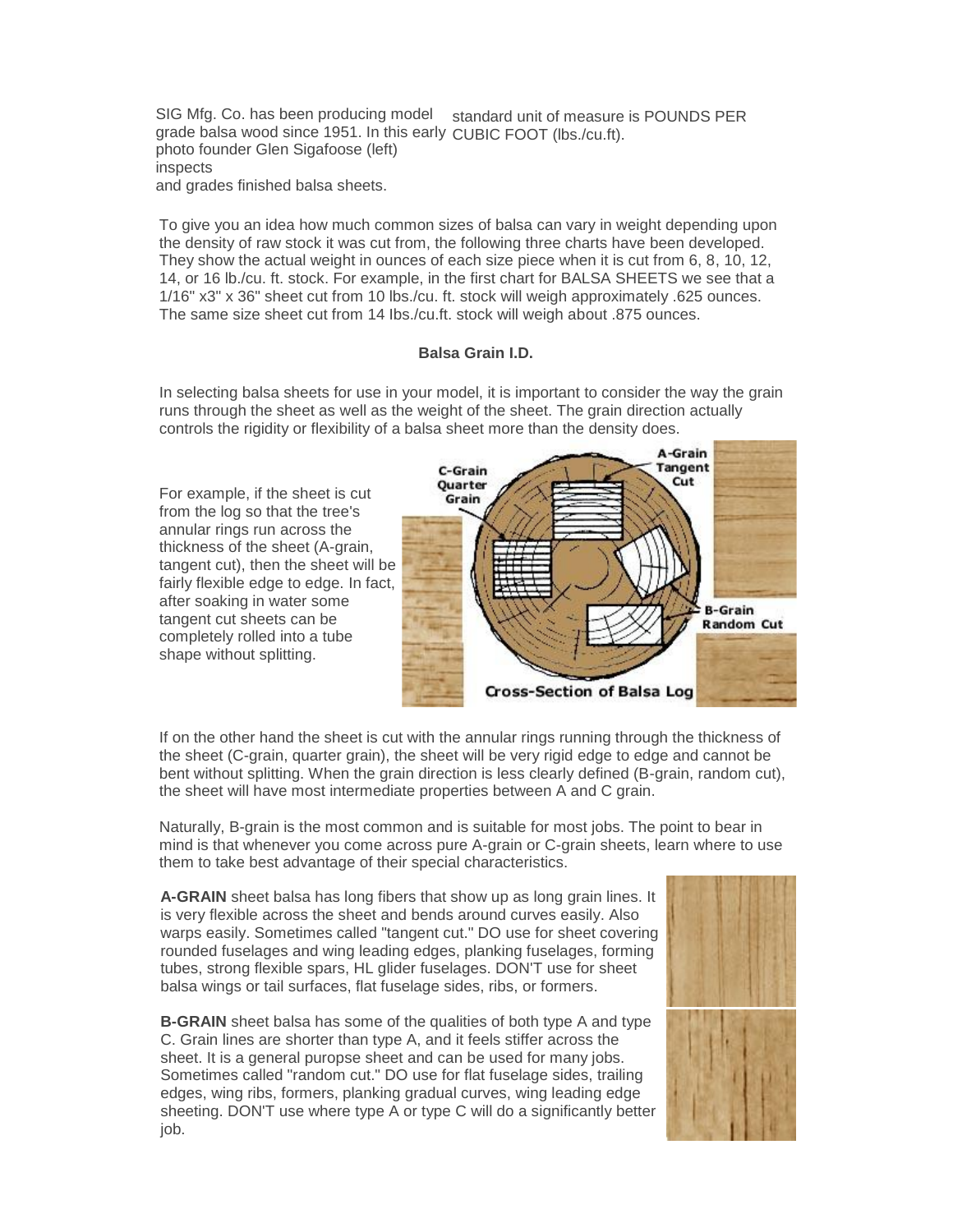**C-GRAIN** sheet balsa has a beautiful mottled appearance. It is very stiff across the sheet and spits easily. But when used properly, it helps to build the lightest, strongest models. Most warp resistant type. Sometimes called "quarter grain." DO use for sheet balsa wings and tails, flat fuselage sides, wing ribs, formers, trailing edges. Best type for HL glider wings and tails. DON'T use for curved planking, rounded fuselages, round tubes, HL glider fuselages, or wing spars.



#### **Cutting & Shaping Balsa Wood**

Balsa is a very "friendly" wood to work with - so light, so soft, so easily worked into so many things. You don't need heavy-duty power saws and sanders like you would if working with a hardwood. In fact, even with an extensive power shop at their disposal, the professional model builders here at the SIG factory find that they still rely primarily on 4 or 5 simple hand tools for the majority of their work. If you are just starting out in the model airplane hobby, here are the tools that they recommend you get:



#### **GENERAL CUTTING GUIDELINES**

| <b>RIGHT</b> | <b>TYPE OF CUTTING</b>                                                                                                                                   | <b>WRONG</b>            | <b>RIGHT</b> | <b>TYPE OF CUTTING</b>                                                                                                                                                  | <b>WRONG</b>                 |
|--------------|----------------------------------------------------------------------------------------------------------------------------------------------------------|-------------------------|--------------|-------------------------------------------------------------------------------------------------------------------------------------------------------------------------|------------------------------|
|              | <b>CUTTING STICKS</b><br>USE SHARP KNIFE OR RAZOR<br>BLADE TO CHOP OFF SMALL<br>SIZES - USE RAZOR SAW FOR<br><b>ARGER SIZES.</b>                         | Knife will crush        |              | CUTTING FREEHAND CURVES<br>CUT IN DIRECTION WHERE<br><b>GRAIN WILL PULL BLADE AWAY</b><br>FROM SHAPE - CLEAN UP<br>LATER AS NECESSARY WITH<br>KNIFE AND SANDPAPER BLOCK | Blade runs<br>inside outline |
|              | <b>STRAIGHT CUTS</b><br><b>WITH THE GRASH</b><br>USE METAL PULER AS A GUIDE<br>CUT IN DIRECTION THAT<br>GRAIN PULLS BLADE AGAINST<br><b>STRAKIHTEDGE</b> | Blade will run off line |              | <b>CROSS GRAIN KNIFE CUTS</b><br>ALWAYS CUT FROM EDGE<br>TOWARDS CENTER - NEVER<br>OUTWARDS TO AN EDGE                                                                  | Edge will tear               |
|              | <b>STRAIGHT CUTS</b><br><b>IN THICK SHEETS</b><br>ISE A RAZOR SAW - ALWAYS<br>MAKE EDGE TO EDGE CUTS<br>ACAOSS THE FLAT SHEET                            |                         |              | FOR CUTTING BLOCKS<br>USE A STIFF BACK SAW AS FAR<br>AS POSSIBLE - CUT IN FROM<br><b>BOTH SIDES</b>                                                                     |                              |

#### **Sanding Balsa Wood**

In addition to the cutting tools, you will need an assortment of different size sanding blocks. These are indispenable tools for model construction. You can buy ready-made sanding blocks or make your own. The most often used general-purpose sanding block in our model shop is made simply by wrapping a full 9" x 11" sheet of sandpaper around a 3/4" x 3" x 11" hardwood or plywood block. Use three screws along one edge to hold the overlapped ends of the sandpaper in place. Use 80 grit garnet sandpaper on the block during general construction.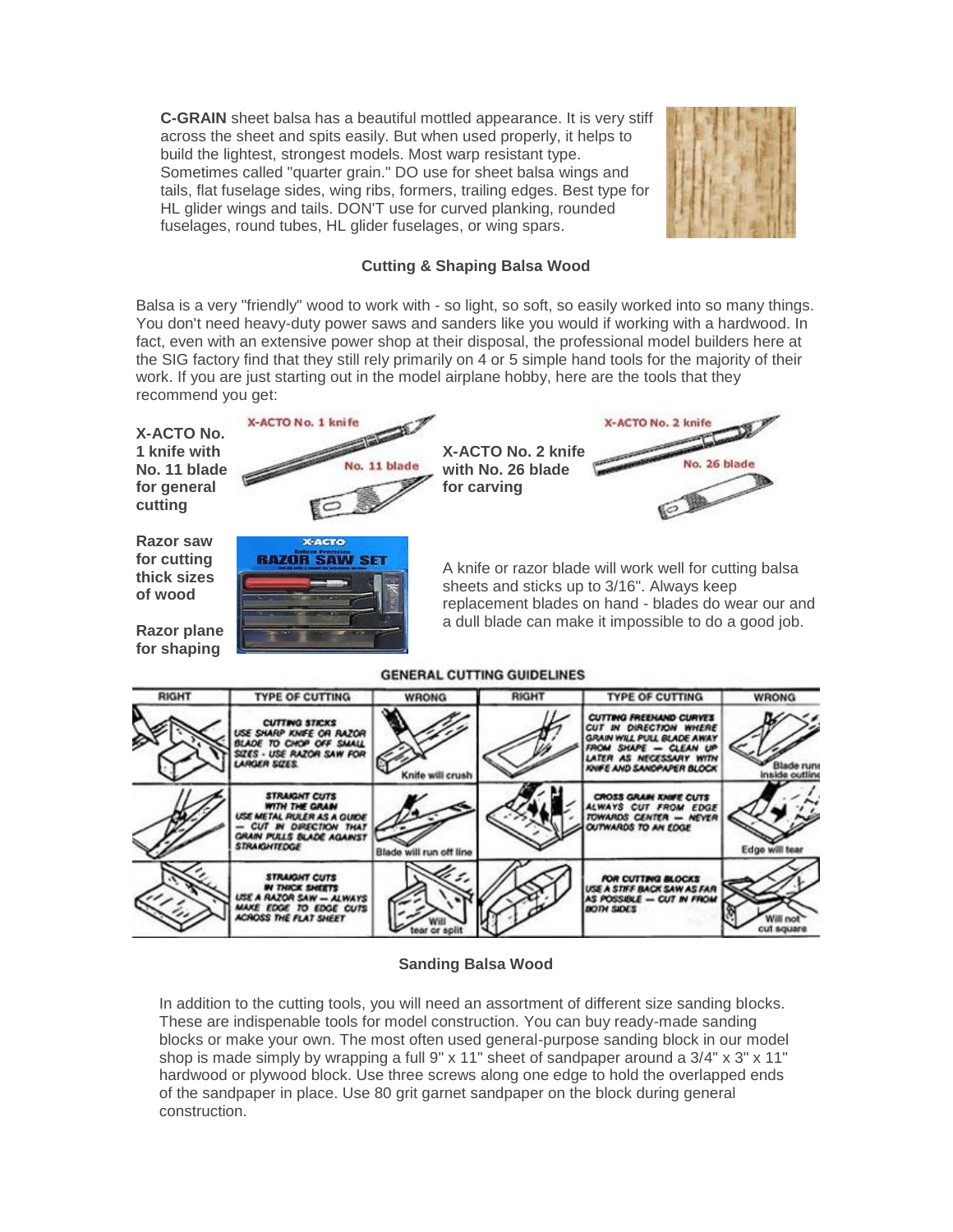Another handy sanding block to have can be made by gluing 80 grit garnet sandpaper onto a 24" or 36" long piece of aluminum channel stock. Most hardware stores carry a rack of aluminum in various sizes and shapes. This long sanding block is very helpful for shaping leading and trailing edges, and other large pieces, accurately.

Last but not least, glue sandpaper onto different sizes of scrap plywood sticks and round hardwood dowels. These are handy for working in tight places and for careful shaping where a big sanding block is too hard to control.



**Weight Chart on next page**